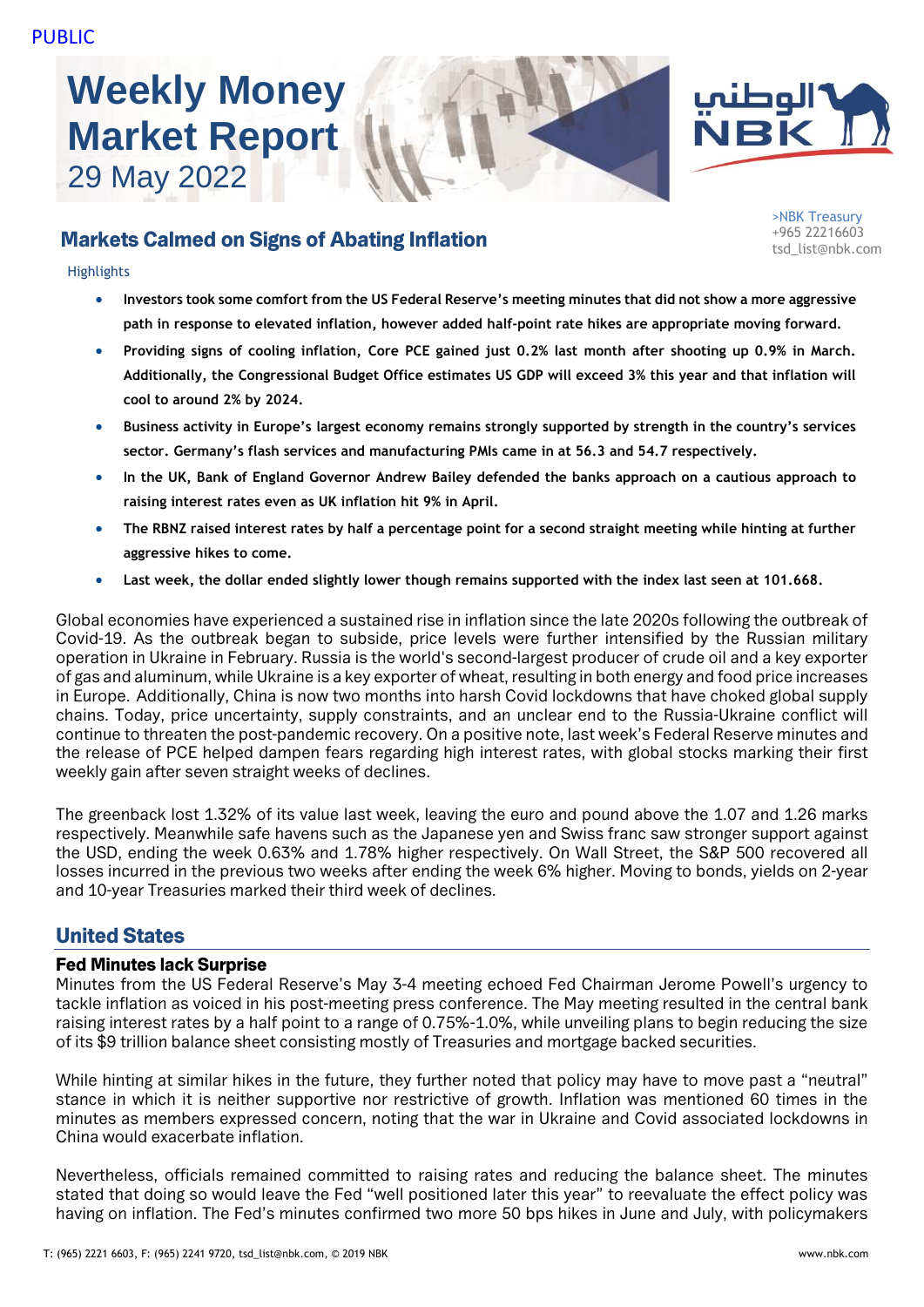

suggesting a potential pause later in the year. Markets cheered that the minutes did not take a more hawkish tone as inflation continues to run at a 40-year high.

## Lowest PCE Increase in 18 Months

In an encouraging sign of abating inflation, the Federal Reserve's preferred measure of inflation rose just 0.2% in April, marking the smallest increase in a year and a half. Looking over the past year, PCE slowed to 6.3% in April from a 40-year high of 6.6% in March, demonstrating the first decline since November 2020. A narrower measure of inflation that omits volatile items such as food and energy rose a somewhat higher 0.3% in April. Nevertheless, even the increases in the core rate were the smallest since last summer. On a yearly basis, the core rate slowed to 4.9% from 5.2% - its second straight decline. The last time the core rate was seen declining back-to-back was in 2020, early pandemic.

Looking at GDP, US economic growth will exceed 3% in 2022 while strong inflation has peaked and will cool to around 2% by 2024, according to Congressional Budget Office estimates. The growth will be driven by consumer spending and demand for services. However, the upbeat report depends on the notion that the Federal Reserve will be able to raise interest rates throughout 2022 and 2023 without tipping the US economy into a recession. "In CBO's projections, the current economic expansion continues, and economic output grows rapidly over the next year," the CBO said in its report. "To fulfill the elevated demand for goods and services, businesses increase both investment and hiring, although supply disruptions hinder that growth in 2022."

# Europe & UK

## German Economy Supported by Strength in Services

Business activity in Europe's largest economy continued to grow, led by a strong post-lockdown recovery particularly across the country's service sector. Nonetheless, there are signs of weaning demand due to market uncertainty, rising prices and supply issues evident by manufacturers reporting the steepest drop in new orders for almost two years. The headline PMI Composite Index came in at 54.6 in May, recording a slight improvement from April's 54.3 amid a sustained strong rebound in the service sector's business activity. Breaking it down, the flash PMI index for services was 56.3 in May, down from April's 57.6 level though still well above the 50 expansion mark. Meanwhile the flash PMI for manufacturing improved slightly this month to 54.7 from April's final reading of 54.6.

#### Bailey Defends BoE's Cautious Approach

Last week, Governor Andrew Bailey sought to defend the Bank of England's cautious approach regarding monetary policy, noting policymakers are considering the wider picture of the inflation shock facing the economy. While the central bank concluded its fourth rate rise in a row, many are still questioning whether it should be acting more aggressively with larger hikes. Notably, the bank's Monetary Policy Committee approved the hike however faced three dissenters after UK inflation hit 9% in April, a figure expected to remain exacerbated by the war in Ukraine.

Bailey admitted he the BoE could not claim to have any "tremendous foresight" in the current situation, however added that regarding raising rates he was "prepared to do so again based on the assessment at each of our meetings". He did however warn that the BoE was still assessing how far inflation might fall on its own. "We are facing a very big negative impact on real incomes caused by the rise in prices of things we import, notably energy. We expect that to weigh heavily on demand," Bailey said, adding that this made him hold back when making any public commitments regarding the likely path of interest rates. "We have to be careful and we have to take these decisions meeting by meeting, which is why I don't want to overuse forward guidance," he said, noting that the central bank faced the combined risks of "high inflation on one side and the risk of a recession on the other".